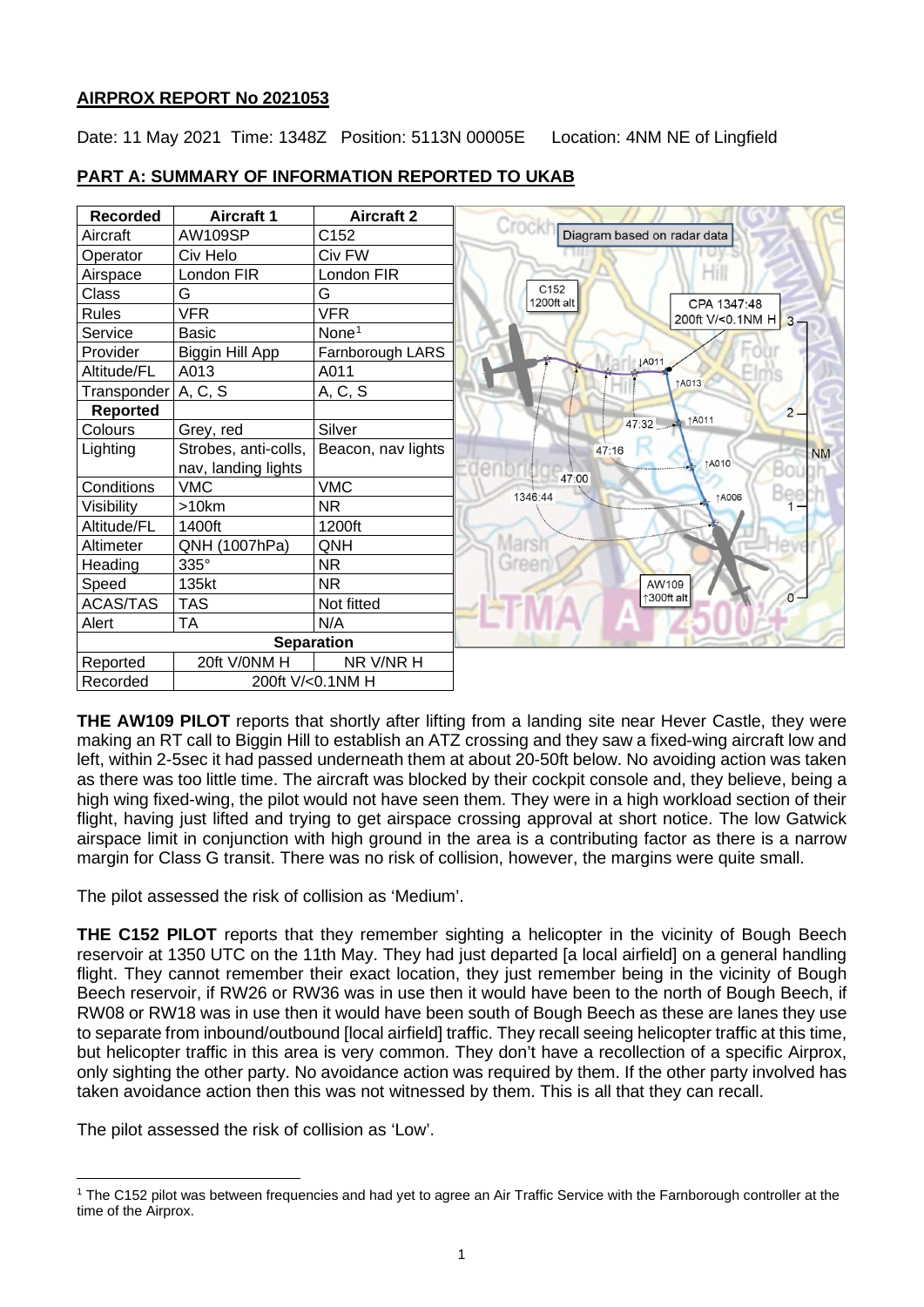**THE BIGGIN HILL APPROACH CONTROLLER** reports that at the time of the incident they were the Approach (APP) controller at London Biggin Hill Airport and at no point did any pilot or air traffic agency report to them that an Airprox had occurred. They recall [the AW109 pilot] contacting them on the Biggin Approach frequency (129.405MHz), informing the controller that they had lifted from a private site in Edenbridge routing to a private site in Northampton requesting transit of the Biggin ATZ (south-to-north). [The C152 pilot] did not contact Biggin Approach and there was no other form of coordination from any other air traffic agency regarding this flight.

**THE REDHILL SATCO** reports they listened to the RTF recording and confirmed the following:

At **1340** [the C152] departed from RW18 on a local VFR flight to the east.

At **1344** [the C152 pilot] reported at Godstone Railway Station VRP (standard outbound VRP for eastbound departures). It was placed under a Basic Service.

At **1346** [the C152 pilot] reported at Edenbridge and changing frequency to Farnborough LARS East (123.225MHz).

At **1413** [the C152 pilot] re-established communication with Redhill ATC stating they had Information C (current ATIS) at Bough Beech Reservoir and requesting joining instructions. The aircraft was placed under a Basic Service and told to report at Godstone VRP (standard inbound routing).

At **1419** [the C152 pilot] reported at Godstone VRP. [The C152 pilot] was instructed to join left base for RW18.

[The C152 pilot] was not receiving a service from Redhill ATC at the time of this Airprox. The A109 did not work Redhill TWR on 11 May 2021. No mention of an Airprox was made to Redhill ATC either by RTF or telephone. They have spoken with the ATCO on duty who has no recollection of any Airprox being reported to them.

**THE FARNBOROUGH ATC GENERAL MANAGER** reports that, at the time of notification, the RTF/Radar replay had been overwritten. However, their Electronic Flight Strips recording goes back much further and, as such, they have determined that [the C152 pilot] was under a Basic Service with Farnborough from 1348Z until 1412Z. It should be noted that the actual times may differ from these, as these times are when the controller created the strip and entered the information; however, this activity is generally completed as soon as the aircraft is speaking to ATC.

# **Factual Background**

The weather at Gatwick and Biggin Hill airports was recorded as follows:

METAR EGKK 111350Z 21012KT 170V240 9999 SCT038 15/05 Q1007= METAR EGKB 111350Z 19015KT 170V230 9999 SCT040 15/05 Q1007=

### **Analysis and Investigation**

### **UKAB Secretariat**

An analysis of the NATS radar replay was undertaken, which showed the C152 tracking in an easterly direction at 1200ft (+100ft). The first radar detection of the AW109 was at 1346:44 after the pilot had lifted from the landing site in the vicinity of Hever Castle (Figure 1). Both aircraft were tracked on primary and secondary radar. The AW109 could be seen to climb on a north-northwesterly track from 300ft (at initial radar detection) to 1300ft (at CPA).

At 1347:44 the transponder code of the AW109 was seen to change from 7000 (General Conspicuity) to 7047 (TC Thames (Biggin Hill Airport Conspicuity)). CPA occurred one radar sweep later, at 1347:48 (Figure 2), and was measured at 200ft V and <0.1NM H.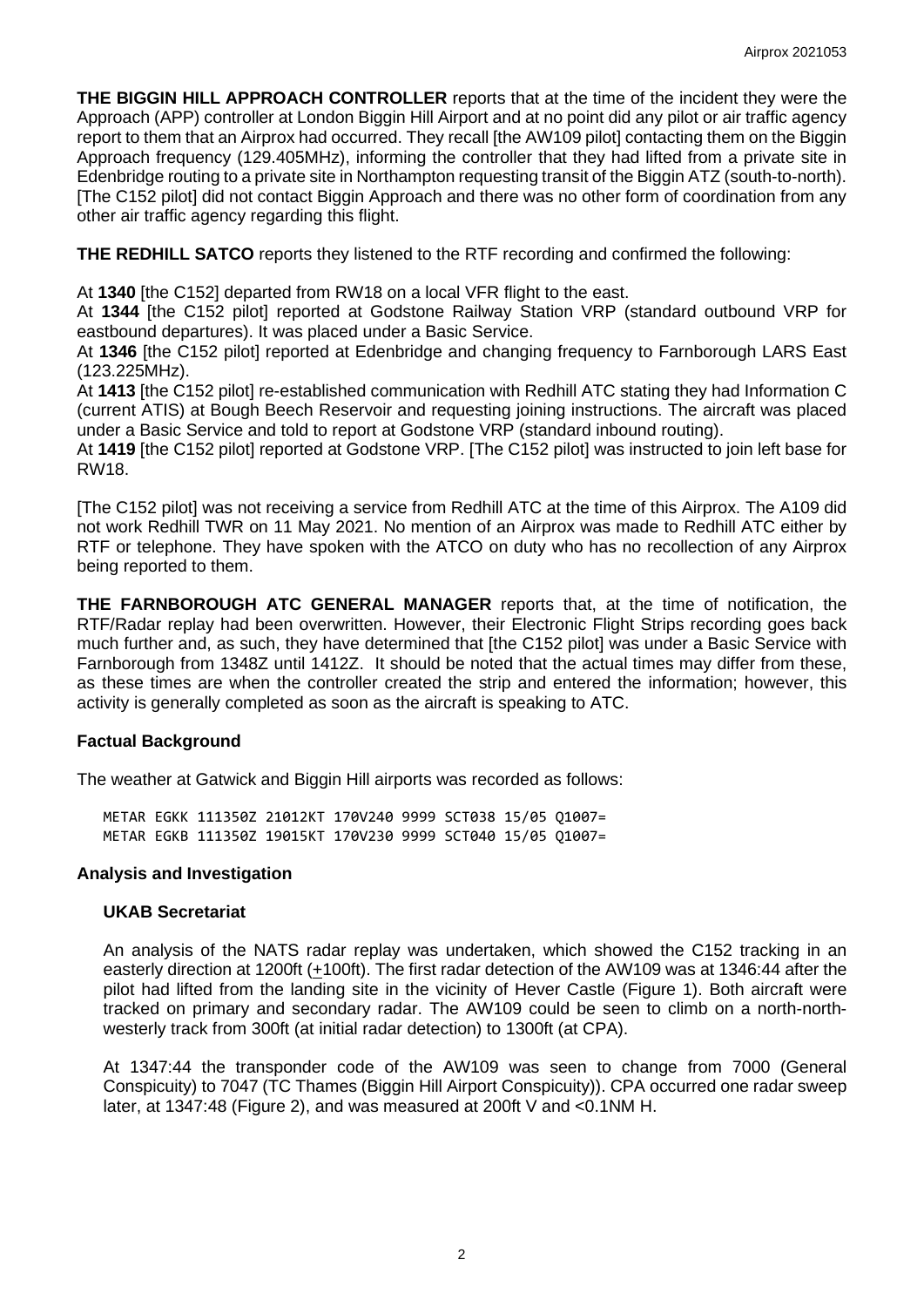



Figure 1 – 1336:44 Figure 2 – 1347:48 – CPA

The AW109 and C152 pilots shared an equal responsibility for collision avoidance and not to operate in such proximity to other aircraft as to create a collision hazard.<sup>[2](#page-2-0)</sup> If the incident geometry is considered as converging then the C152 pilot was required to give way to the AW109.<sup>[3](#page-2-1)</sup>

## **Summary**

An Airprox was reported when an AW109 and a C152 flew into proximity 4NM NE of Lingfield at 1348Z on Tuesday 11<sup>th</sup> May 2021. Both pilots were operating under VFR in VMC, the AW109 pilot in receipt of a Basic Service from Biggin Hill Approach and the C152 pilot in the process of agreeing a Basic Service with Farnborough LARS East.

# **PART B: SUMMARY OF THE BOARD'S DISCUSSIONS**

Information available consisted of reports from both pilots, radar photographs/video recordings, a report from the air traffic controller involved and reports from the appropriate ATC/operating authorities. Relevant contributory factors mentioned during the Board's discussions are highlighted within the text in bold, with the numbers referring to the Contributory Factors table displayed in Part C.

Due to the exceptional circumstances presented by the coronavirus pandemic, this incident was assessed as part of a 'virtual' UK Airprox Board meeting where members provided a combination of written contributions and dial-in/VTC comments.

The Board first considered the actions of the AW109 pilot and heard from a helicopter pilot member with experience of operating in the area in which the Airprox took place. Members heard that this is invariably very busy airspace with multiple possible ATC agencies, so there is not always the opportunity for pilots to be on the same frequency. At the time of the Airprox, the AW109 pilot had been in contact with the Biggin Hill Approach controller, though the Board acknowledged that the AW109's transponder code had only changed to the Biggin Hill conspicuity code very shortly before CPA and so members considered it likely that the helicopter pilot had only just contacted the Biggin controller. The Board agreed that the AW109 pilot had only had generic situational awareness of the presence of the C152, gained from their on-board TAS equipment (**CF2**, **CF3**), and had been relying mostly on their lookout to avoid other aircraft during a period of high workload. Members noted from the pilot's report that their lookout had been compromised in the direction from which the C152 had been approaching by the AW109's structure and cockpit console, and considered that this had been contributory to the AW109 pilot's late sighting of the C152 (**CF4**, **CF6**).

<span id="page-2-0"></span><sup>2</sup> (UK) SERA.3205 Proximity.

<span id="page-2-1"></span><sup>3</sup> (UK) SERA.3210 Right-of-way (c)(2) Converging.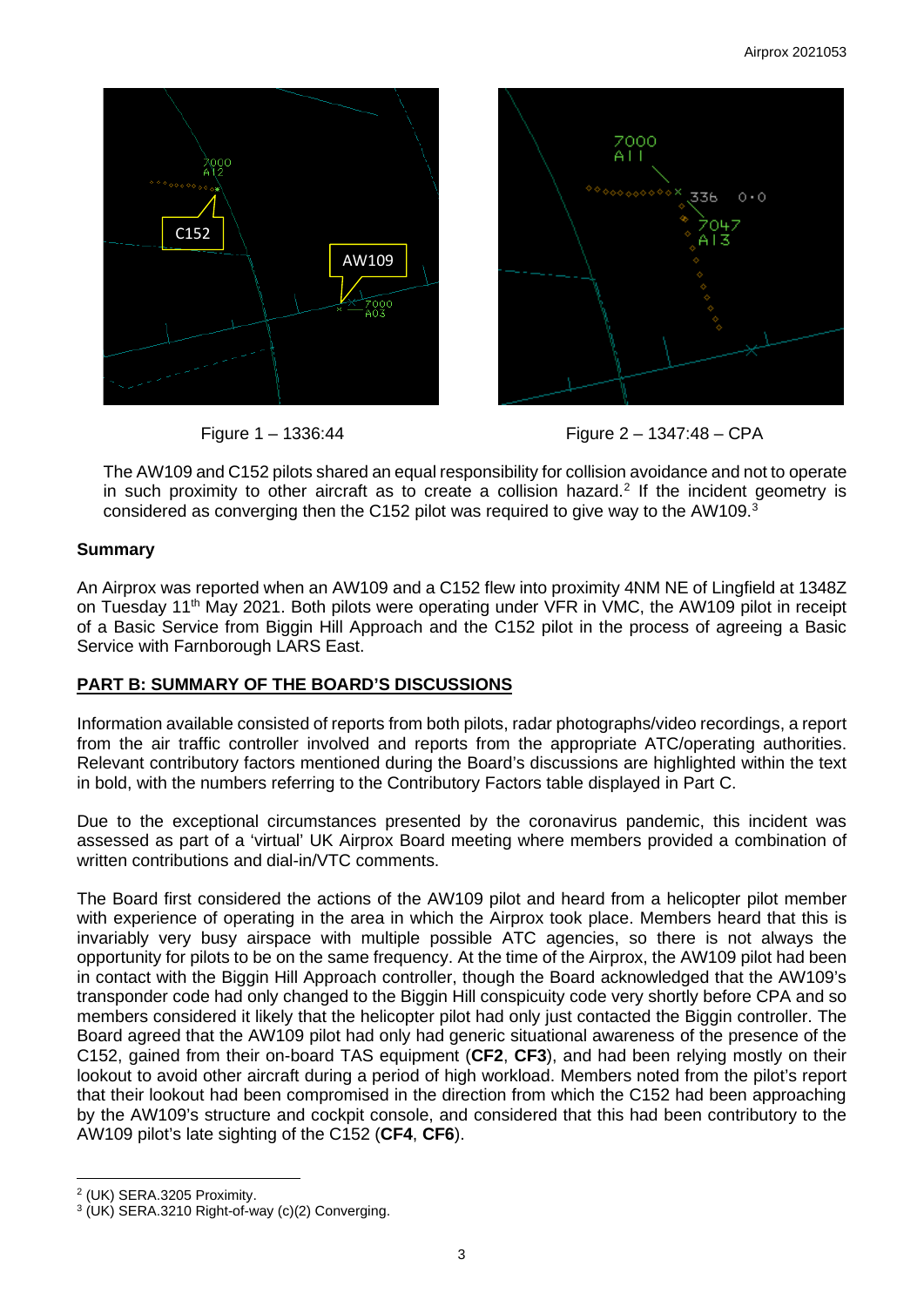Turning to the actions of the C152 pilot, a GA pilot member informed the Board that this would also have been a high workload phase of flight for the Cessna pilot, with a number of considerations in terms of controlled airspace and other areas to avoid. Furthermore, they had also been in the process of contacting Farnborough LARS to agree an Air Traffic Service which, at the time of the Airprox, had yet to be achieved. The Board considered that, with no additional electronic conspicuity equipment on the C152 and not yet in receipt of an Air Traffic Service, the pilot had not had any means by which they could have gained situational awareness of the presence of the AW109 (**CF2**). This had left them relying upon the See and Avoid barrier to detect any threats to their aircraft, and the Board noted that they had reported sighting a helicopter but that it had not been a noteworthy encounter for them. The UKAB Secretariat confirmed to the Board that there had been no other radar contacts in the area at that time that could have been a different helicopter, and so members wondered if the C152 pilot had become accustomed to reduced separation between aircraft flying under VFR in this area. The Board concluded that the C152 pilot had in fact seen the AW109, but at the point at which it had passed overhead which had been too late for them to materially affect the separation (**CF5**). Furthermore, given the geometry of the incident and the C152's high wing, the Board also considered that the C152 pilot's lookout in the direction of the AW109 had also been compromised by the aircraft's structure (**CF6**).

The Board then considered the actions of the Biggin Hill Approach controller and noted that they had not been required to monitor the AW109's flight under the terms of a Basic Service (**CF1**). The Board also agreed that, with no surveillance equipment available to them and with the C152 pilot not on their frequency, there was nothing that the Biggin Hill Approach controller could have done to assist the AW109 pilot.

Finally, the Board considered the risk involved in this encounter. Members took into account both pilots' assessment of the risk of collision and the data form the NATS radar replay. Members quickly agreed that there had been a risk of collision (**CF7**), but there was some discussion over whether the separation achieved had been entirely fortuitous or if either pilot had influenced the separation in some way. The Board concluded that neither pilot had had the time to manoeuvre their aircraft to increase the separation and that safety had not been assured, and that the vertical and horizontal separation between the 2 aircraft represented a situation where safety had been much reduced. Accordingly, the Board assigned a Risk Category B to this event.

# **PART C: ASSESSMENT OF CONTRIBUTORY FACTORS AND RISK**

Contributory Factors:

|                | 2021053                                                        |                                                      |                                                                                                    |                                                                                         |  |  |
|----------------|----------------------------------------------------------------|------------------------------------------------------|----------------------------------------------------------------------------------------------------|-----------------------------------------------------------------------------------------|--|--|
| CF.            |                                                                | <b>Description</b>                                   | <b>ECCAIRS Amplification</b>                                                                       | <b>UKAB Amplification</b>                                                               |  |  |
|                | <b>Ground Elements</b>                                         |                                                      |                                                                                                    |                                                                                         |  |  |
|                | • Situational Awareness and Action                             |                                                      |                                                                                                    |                                                                                         |  |  |
| 1              | Contextual                                                     | • ANS Flight Information<br>Provision                | Provision of ANS flight information                                                                | The ATCO/FISO was not required<br>to monitor the flight under a<br><b>Basic Service</b> |  |  |
|                | <b>Flight Elements</b>                                         |                                                      |                                                                                                    |                                                                                         |  |  |
|                | • Situational Awareness of the Conflicting Aircraft and Action |                                                      |                                                                                                    |                                                                                         |  |  |
| $\overline{2}$ | Contextual                                                     | • Situational Awareness and<br><b>Sensory Events</b> | Events involving a flight crew's<br>awareness and perception of situations                         | Pilot had no, late or only generic,<br><b>Situational Awareness</b>                     |  |  |
|                | <b>• Electronic Warning System Operation and Compliance</b>    |                                                      |                                                                                                    |                                                                                         |  |  |
| 3              | Contextual                                                     | • Other warning system<br>operation                  | An event involving a genuine warning<br>from an airborne system other than<br>TCAS.                |                                                                                         |  |  |
|                | • See and Avoid                                                |                                                      |                                                                                                    |                                                                                         |  |  |
| 4              | <b>Human Factors</b>                                           | • Identification/Recognition                         | Events involving flight crew not fully<br>identifying or recognising the reality of<br>a situation | Late sighting by one or both<br>pilots                                                  |  |  |
| 5              | <b>Human Factors</b>                                           | • Monitoring of Other<br>Aircraft                    | Events involving flight crew not fully<br>monitoring another aircraft                              | Non-sighting or effectively a non-<br>sighting by one or both pilots                    |  |  |
| 6              | Contextual                                                     | • Visual Impairment                                  | Events involving impairment due to an<br>inability to see properly                                 | One or both aircraft were<br>obscured from the other                                    |  |  |